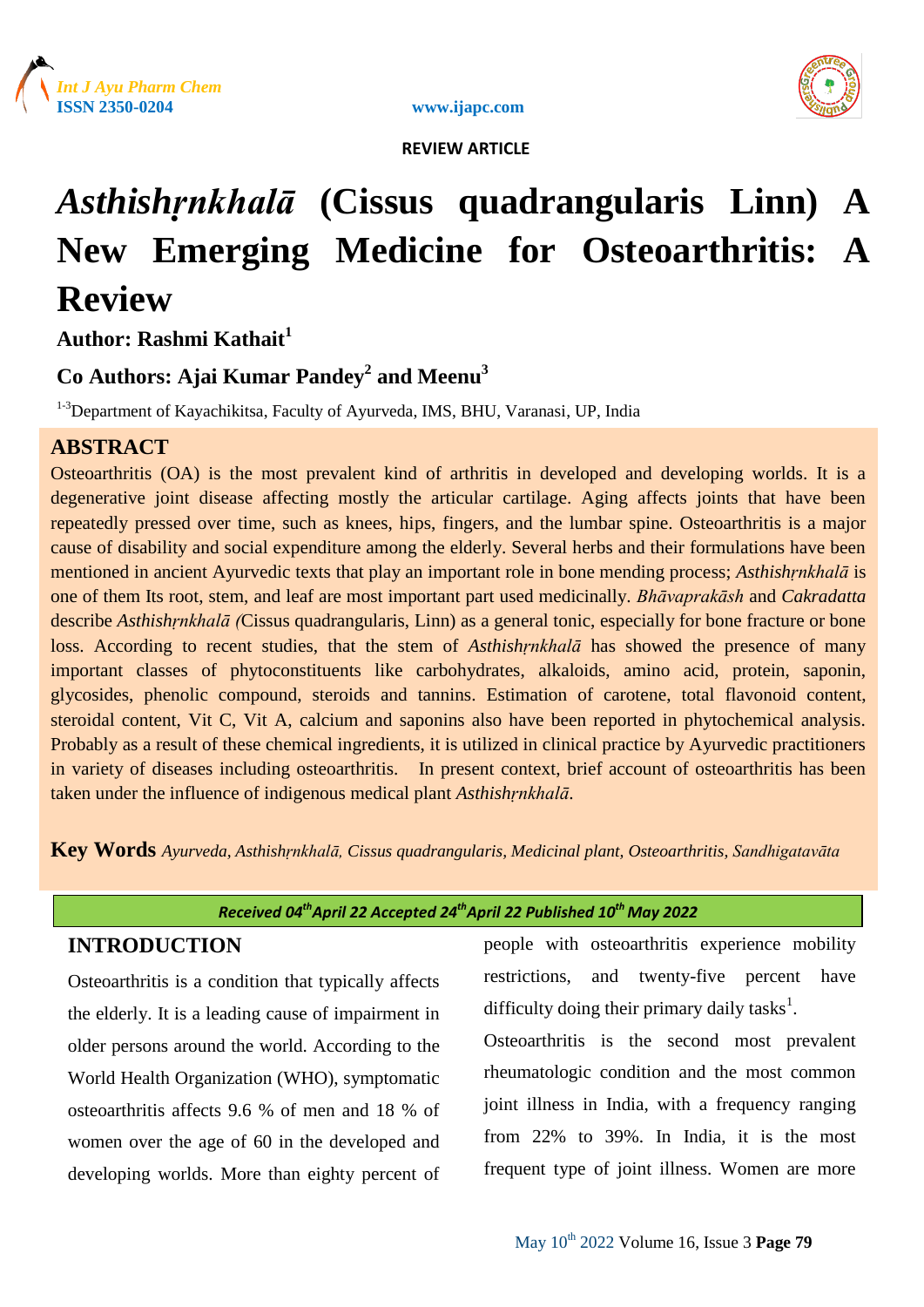





likely than males to suffer from osteoarthritis. Women over the age of 65 years who have symptoms of osteoarthritis (OA) are about twice as likely as those over the age of 65 years who have radiological evidence of  $OA^2$ .

The disease osteoarthritis is comparable to the disease *Sandhigatavāta* a kind of *Vātavyādhi* of indigenous system of medicine. The chief presenting symptoms is joint pain in knee OA. Similarly, *Sandhiśūla* is the prominent feature of *Sandhigatavāta.* In knee OA swelling due to joint effusion is found which is tested by Patellar tap, fluid displacement test or ballottement test. This is very similar to the *Vātapūrṇadṛtisparśa* sign of *Sandhigatavāta* which pointed out that the swelling feels as a leather bag filled with air which displaces on applying pressure. In knee OA, pain typically increases with joint use i.e., on standing, walking, flexing or extending the joint. *Ācharya Caraka* mentioned the *ākuñcanaprasāraṇa janya vedanā* which literally means pain during flexion and extension of the joint. Patients of knee OA often describes presence of cracking, grinding sound on climbing stairs, squatting etc. This is clinically known as crepitus which can be audible in both passive and active movements as well as can be palpated on knee joint during examination, which is correlated with the term *Ātopa* of Ayurveda. It is explained as *Guḍaguḍa-śabdaḥ* in a different context but is some sort of friction sound at the time of palpation of affected joints. *Susṛuta* added the term *'sandhi-hanti'* which means the destruction

of the joint. In knee OA it is evident through Xray or MR imaging that degenerative destruction of bone and cartilages are the main culprit for the production of the disease  $3, 4$ .

Traditional systems of medicine including Ayurveda continue to be extensively practised for the management of ailments since centuries. Due to rising population, insufficient supply of trademarked medications and rising drug resistance against diseases, plant-based medicines are gaining momentum for its utilization worldwide. Ayurveda recommends single or mixed herbal, mineral, and animal medicines. Single herbal medications are important in Ayurvedic therapies due to their ease of administration since centuries. *Sandhigatavāta* is treated with several herbal medicines, some of which have been researched scientifically in clinical and preclinical investigations. Many unpublished investigations have recently been conducted by numerous institutes. Due to its effectiveness and safety for human usage, *C. quadrangularis* has gained great interest in recent years. It has long been used as a folk remedy for pain and diseases like menstruation problems and bone damage. A propensity for healing fractured bones has earned it the moniker "Bone Setter". C. quadrangularis is now broadly utilized in sporting circles to maintain joint health during strenuous activity.

# **METHODOLOGY**

The Ayurvedic traditional texts and electronic databases PubMed, Scopus, ScienceDirect, Web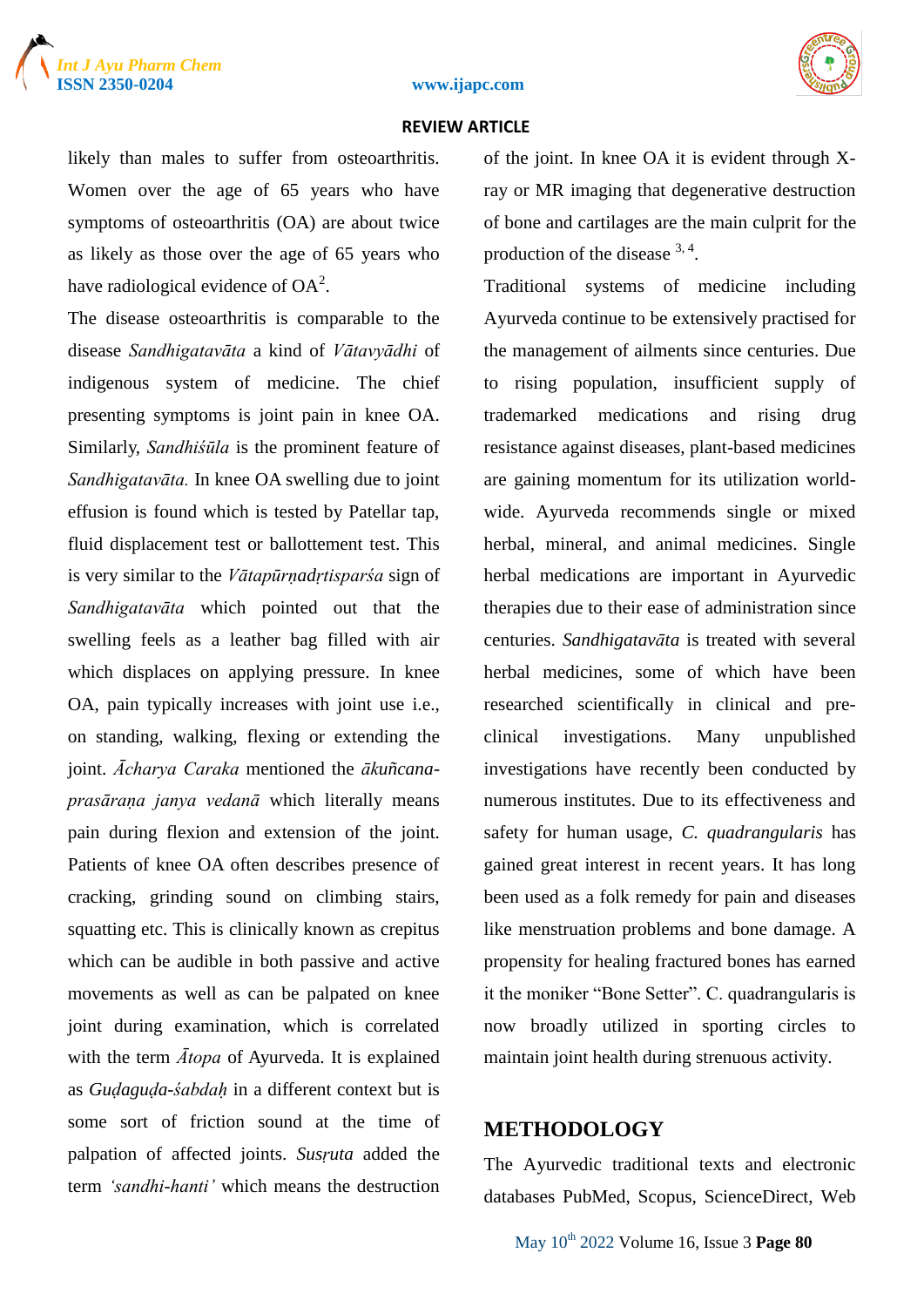





of Science, and Google Scholar were searched for works containing the following keywords: Cissus quadrangularis, antimicrobial, antiobesity, anti-inflammatory, bone resorption, and antioxidant. The inclusion of C. quadrangularis was based on previously published publications on the pharmacological actions of the plant, which are explored in depth. All of the information was retrieved and discussed in detail under the appropriate subheadings.

## **Cissus quadrangularis**

According to the World Health Organization, around 80% of the world's population is dependent on traditional systems of medicine. There are several herbal preparations listed in ancient Ayurvedic texts that are useful in the process of bone mending. There are several synonyms have been given for this plant in classical texts of *Āyureda*, because of its therapeutic properties; *Haḍajoḍa* (C. quadrangularis) is one of them, and its literally means as "connecting the bone or fracture healing process."

C. quadrangularis is a fleshy plant of the Vitaceae family. It is a medicinal plant native to India and Africa. It has been referenced in ancient Ayurvedic texts such as *Asthisṛṃkhalā*, *Asthisaṁhāraka* by *Bhāvaprakāsha*<sup>5</sup> , and *Cakradatta<sup>6</sup>* as a general tonic, notably for the treatment of fractures and bone loss. There are a variety of internal and external applications of this plant that have been explored and proven to be useful. Ayurvedic pharmacodynamics of *Asthisaṁhāraka* mentioned in Table -1.



**Figure 1** *Asthisṛṃkhalā (*C. quadrangularis) *Plant*

| Table -1 Ayurvedic Pharmacodynamics <sup>7</sup><br><b>Botanical Name</b> | <b>Cissus Quadrangularis</b> | Family           | <b>Vitaceae</b>                                |
|---------------------------------------------------------------------------|------------------------------|------------------|------------------------------------------------|
| Hindi:                                                                    | Hadajoda                     | English          | Edible Stemmed Vine                            |
| Synonym                                                                   | Vajra, Valli, Asthisamharaka | Gana             | Caraka: Balya, Brimhaniya,                     |
|                                                                           |                              |                  | Madhuraskandha                                 |
| Rasa-                                                                     | Madhura                      | Doşa Karma       | Kapha-Vātahara, Vrśhya, Pācana,                |
|                                                                           |                              |                  | Cakshussya                                     |
| Guna-                                                                     | Laghu, Rūksha                | Rogaghntā        | Asthibhagna, Netra Rog,                        |
|                                                                           |                              |                  | Arśa                                           |
| Virya-                                                                    | Ūshna                        | <b>Dosage</b>    | Paste 5-10gm, Fresh Juice 10-20ml              |
| Vipāka-                                                                   | Katu                         | <b>Part Used</b> | Stem, leaves and root                          |
| <b>Phytochemistry:</b>                                                    |                              |                  | quadrangularis contains a variety of bioactive |

The plant's pharmacological action is beneficial owing to the existence of their chemical constituents as per modern pharmacopeia. C

quadrangularins, ascorbic acid, carotene,

components, including alkaloids, resveratrol,

piceatannol, pallidol, parthenocissin,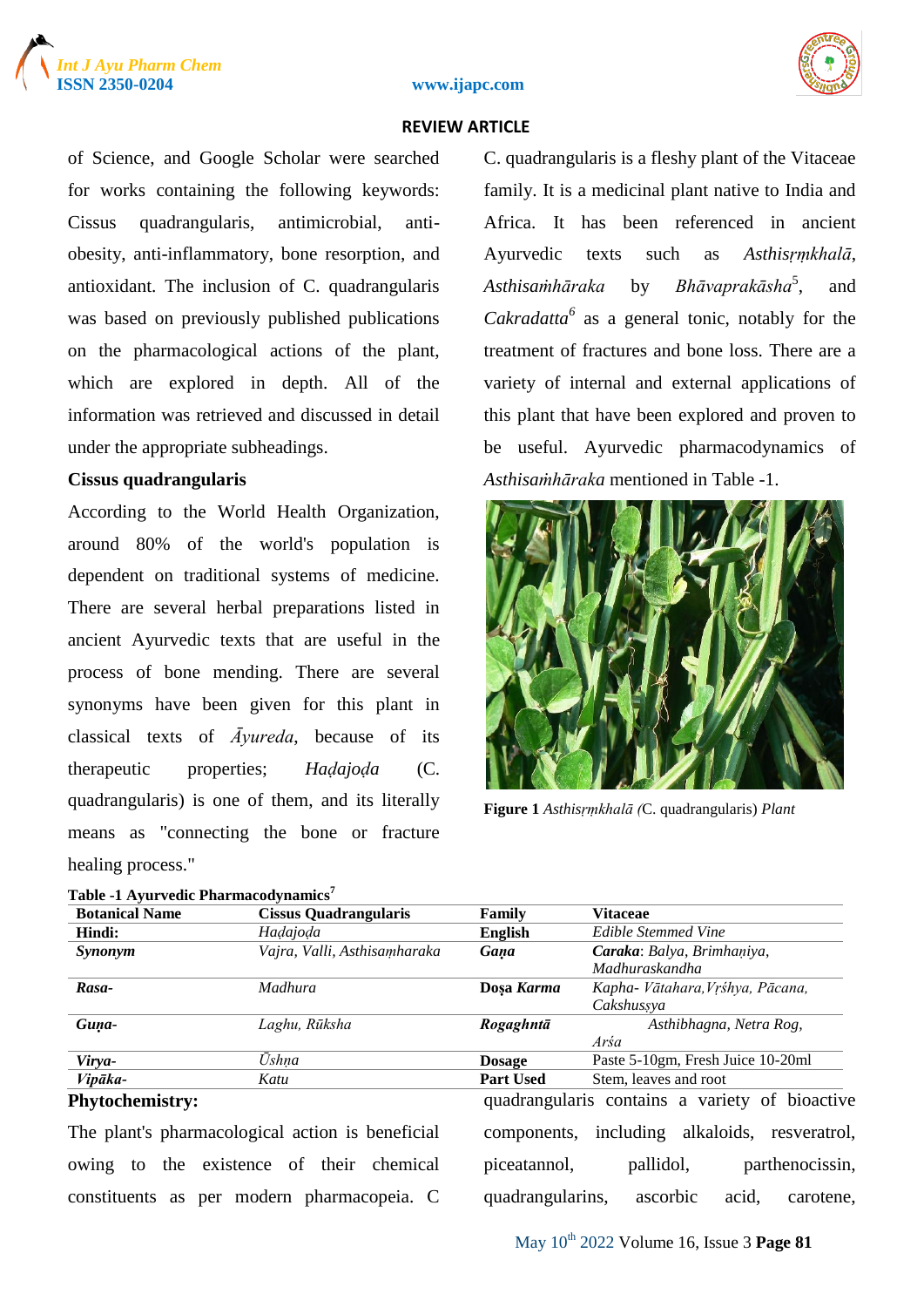





phytosterol substance, calcium flavinoids, vitamins, enzymes, nicotinic acid, and tyrosin. Cissus quadrangularis includes a number of different terpenoid constituents, including balsam ketone, amyrin, onecer-7ene-3-21 diol, taraxerol, and friedelin ketone. Tetracyclic triterprnoid, onecer-7ene-3-21 diol, and two steroidal principles I and II, -situsterol and - amyrin, are the primary chemical components. Two asymmetrical tetracyclic triterpenois and two steroidal principles are included in the stem $8$ .

# **Toxicity:**

Bioactive chemicals generated from plants are continually in demand and are the major focus of study. Despite rising market demand for herbal medicines, medicinal plant safety remains an issue. Cissus quadrangularis L. extracts were studied by Teka Feyera et al. $\degree$  for phytochemical and biosafety purposes (aerial parts). Acute (2000mg/kg single dose) and sub-acute (200 and 400mg/kg repeated doses) oral toxicity were examined in Swiss albino mice. To assess the toxicity of the crude extracts, body weight, PCV, Hb level, and mortality were measured. There were various secondary metabolites found in the plant. The plant's methanol and chloroform extracts at 2000 mg/kg did not cause death or weight loss in the acute toxicity trial. However, in sub-acute toxicity studies, *C. quadrangularis* extract showed minimal mortality and a little rise in haematological markers.

# **Toxicological studies:**

There have been a few toxicological investigations conducted on the genus Cissus. *C. quadrangularis* has an LD50 of 681 mg/kg (Dhawan et al.,  $1977$ )<sup>10</sup>. In another work on *C*. *quadrangularis*, the LD50 was determined to be 1000 mg/kg through ip route (Swamy et al.,  $2006$ <sup>11</sup>. On vegetative samples, the LD50 was high (853.09mg/kg). Parameters of hematology and biochemistry were within normal limits. Histopathological examinations indicated modest alterations in the liver hepatocytes, nonspecific hazy enlargement of the glomeruli, and normal function of other essential organs. The LD50 for variation II was shown to be 797.3 mg/kg (Austin and Jegadeesan,  $2002$ <sup>12</sup>. . Seasonal variation across samples resulted in a little variance in the fatal dosage. Bioactive principles are observed to be more abundant in samples obtained prior to blooming. Another 14-day acute oral toxicity trial in rats with ethanol extract at a dose of 5000 mg/kg revealed no symptoms of intoxication, gross pathological lesions, or mortality.

Sub chronic toxicity studies at dosages of up to 5000mg/kg revealed no treatment-related changes in clinical observations or biological markers (Verma,  $2018$ ) $^{13}$ .

**Clinical studies of** *Asthisṛṃkhalā* **on bone repair, fracture healing and pain reduction:**

*Reduces fracture healing time:* Clinical study has revealed that C. quadrangularis significantly reduces the time required for fractures to heal due to its osteogenic action, based on radiological and clinical findings $^{14}$ . C. quadrangularis strengthens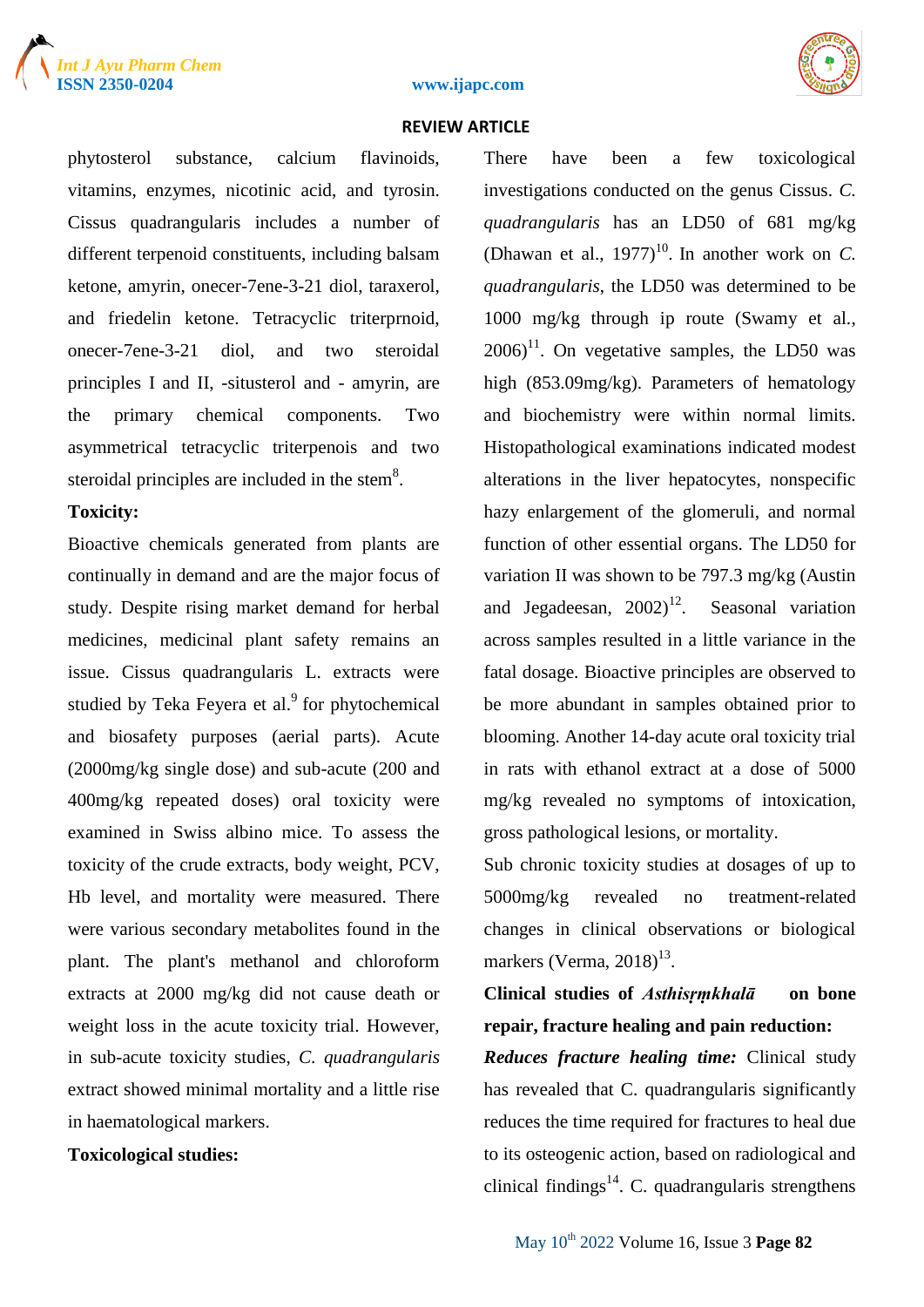





the skeletal system of shattered bone using mucopolysaccharides, collagen, phosphorus, and calcium. Mucopolysaccharides are used as basic ingredients in the repair process. Rapid usage of these basic materials early in the healing phase will result in the completion of the healing process. C. quadrangularis not only increases mucopolysaccharide accumulation, but also causes an earlier removal of mucopolysaccharides from the fractured region, which is related with faster calcification and hard callus development.<sup>15</sup>

In fracture healing, C. quadrangularis stimulates metabolism and increases calcium, sulphur, and strontium absorption by osteoblasts. Amino acids like lysine aid in calcium absorption. Cissus includes Vitamin A and C, which help to create collagen 16-18.

# *Reduction in pain and swelling*

The administration of C. quadrangularis resulted in an early reduction in pain and oedema, as well as a decrease in mobility at the fracture site, which might be related to higher blood calcium and phosphorus levels $^{15}$ . One research revealed that callus development occurred early in the course of the trial and clinical discomfort, soreness, and swelling were absent in the Cissus group, according to the radiological findings $^{17}$ .

# **The other beneficial effects of** *Asthisṛnkhala***:**

a. *Anti-obesity activity:* A study was carried out with the help of a Cissus quadrangularis formulation known as cylaris. The trial was conducted in a double-blind, placebo-controlled fashion. The results revealed that the test participant had a decrease waist circumference and a lower body mass index, decreased lipid levels in the serum $^{19}$ .

b. *Anti-diabetic activity:* Cissus quadrangularis has been shown to have antidiabetic properties in a trial in which dry powder obtained from ethyl acetate extraction was given<sup>20,21</sup>.

c. *Antioxidant and free radical scavenging activity***:** The presence of carotene in the methanol extract of C. quadrangularis results in significant antioxidant and free radical scavenging activity in both vitro and in vivo systems, which is primarily responsible for this activity $22,23$ .

d. *Gastro protective Activity:* Cissus quadrangularis contains a high concentration of carotenoids, triterpenoids, and ascorbic acid and has an ancient legacy of usage in traditional medicine for the diagnosis of gastrointestinal illnesses. It has also earned substantial recognition for its influence on human nutrition. Numerous investigations explored and established the effect of Cissus quadrangularis extract (CQE) on gastrointestinal toxicity and gastroprotective action, as well as the use of CQE in therapeutic intervention for aspirin-induced stomach mucosal injury $^{24}$ .

e. *Central nervous system activity***:** The root extract has been shown to have stimulant CNS effects, as seen by the decrease in exploratory activities. Methanol root extract contains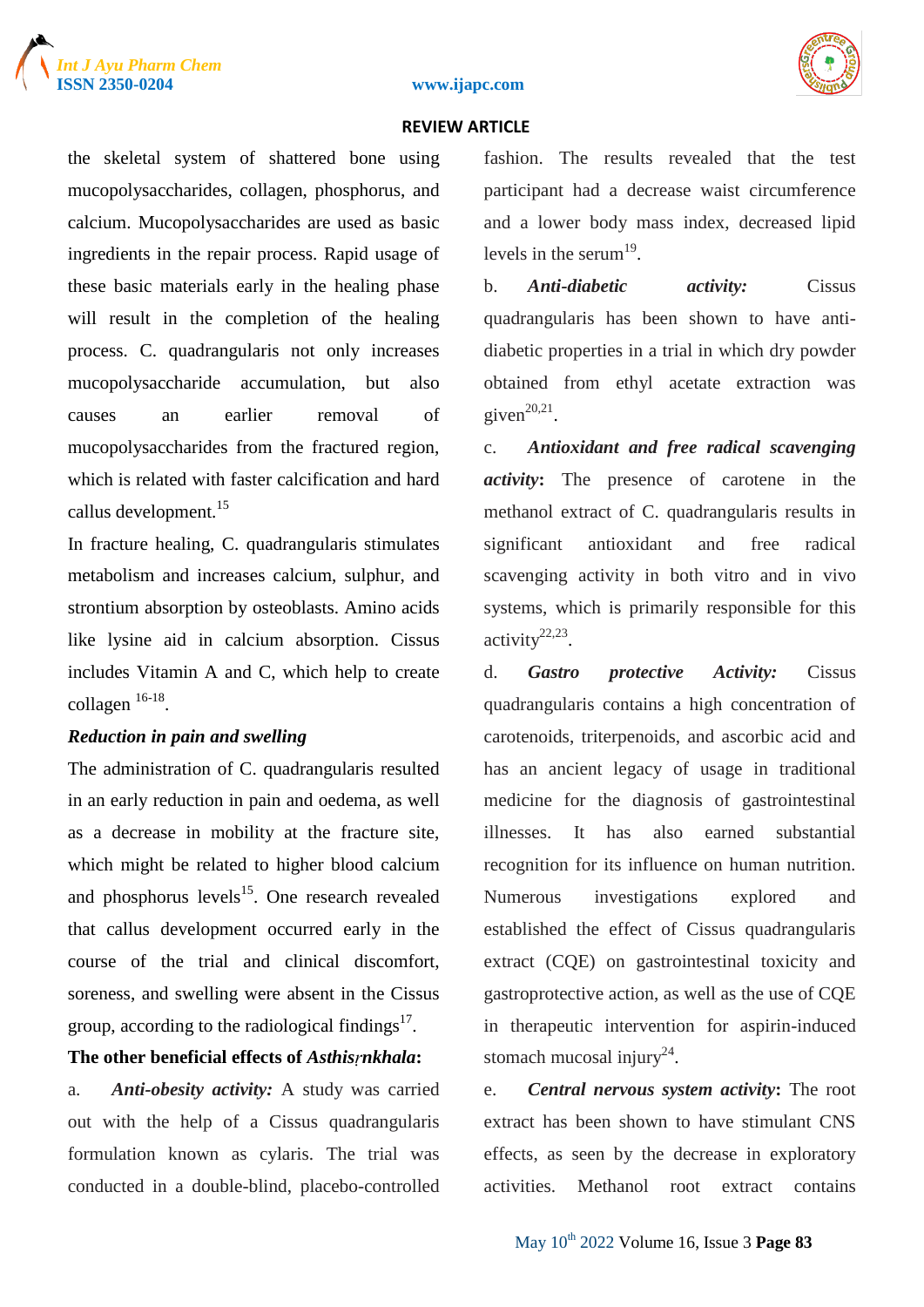





saponins, which have a strong calming effect on mice and also have the ability to reduce spontaneous motor activity<sup>25,26</sup>.

f. *Analgesic, Anti-Inflammatory and Stimulatory Activity:* Methanol extract has analgesic, anti-inflammatory, and venotonic effects in haemorrhoids, the anti-inflammatory action being attributed to flavonoids, namely sitosterol. The methanol extract of -sitosterolin does have the capacity to inhibit MPO enzymes, indicating a considerable decrease in neutrophil infiltration into the inflamed region. In rats, ethanol extract exerts a protective impact on neutrophils activated by aspirin-induced tissue  $injury<sup>27</sup>$ .

g. *Anxiolytic and Antiepileptic Properties* A study report established the effects of aqueous extract of cissus quadrangularis (AECQ) on preand post-SE seizures, anxiety problems, and oxidative activity in epileptogenesis mice. AECQ enhanced pre- and post-SE delay and lowered the frequency and duration of tonic–clonic seizures considerably. The EACQ boosted both the number of entries and the duration of time spent in the EPM's open arm. In AECQ-treated mice, decreases in GSH and GABA levels were compensated by increases in MDA and GABA-T levels. AECQ has been established in animal models of epilepsy to be an anticonvulsant extract with anxiolytic properties<sup>28</sup>.

h. *Antibacterial*: Cysteine proteases (Cp) shown a high level of antimicrobial action against pathogenic microorganisms. A Cp was isolated from the stem of Cissus quadrangularis with 5.39 times increase in specific activity and an 8.67 percent recovery. Antibacterial activity of Cp from C. quadrangularis was determined against Bacillus cereus and Bacillus megaterium. Transmission electron microscopy examination indicated that Cp from C. quadrangularis destroyed the peptidoglycan layer of bacteria<sup>29</sup>.

## **Conclusion:**

It is known by the plant called *Asthisṛṃkhalā* (C. quadrangulari) which is an Ayurvedic herb used to cure a number of diseases such as bone fractures and osteoarthritis. The presence of a wide range of phytochemical substances in C quadrangularis, including glycosides, alkaloids, flavonoids, tannin, saponin, vitamin C, steroid content, and calcium, suggests that the plant has substantial promise as a therapeutic agent. Taking into consideration the information presented in the preceding sections of ancient and modern knowledge, it can be concluded that *Asthisṛṃkhalā* has the ability to impart osteogenic activity and is therefore beneficial in the treatment of fractured or lost bone, osteoarthritic joint pain, and bony discomfort. The present review contributes to the existing body of knowledge on C. quadrangularis Linn. and will be immensely valuable to people who are suffering from bone and joint difficulties as a result of their condition.

**Acknowledgement**: The corresponding author acknowledges the financing of the Senior research fellowship provided by the Central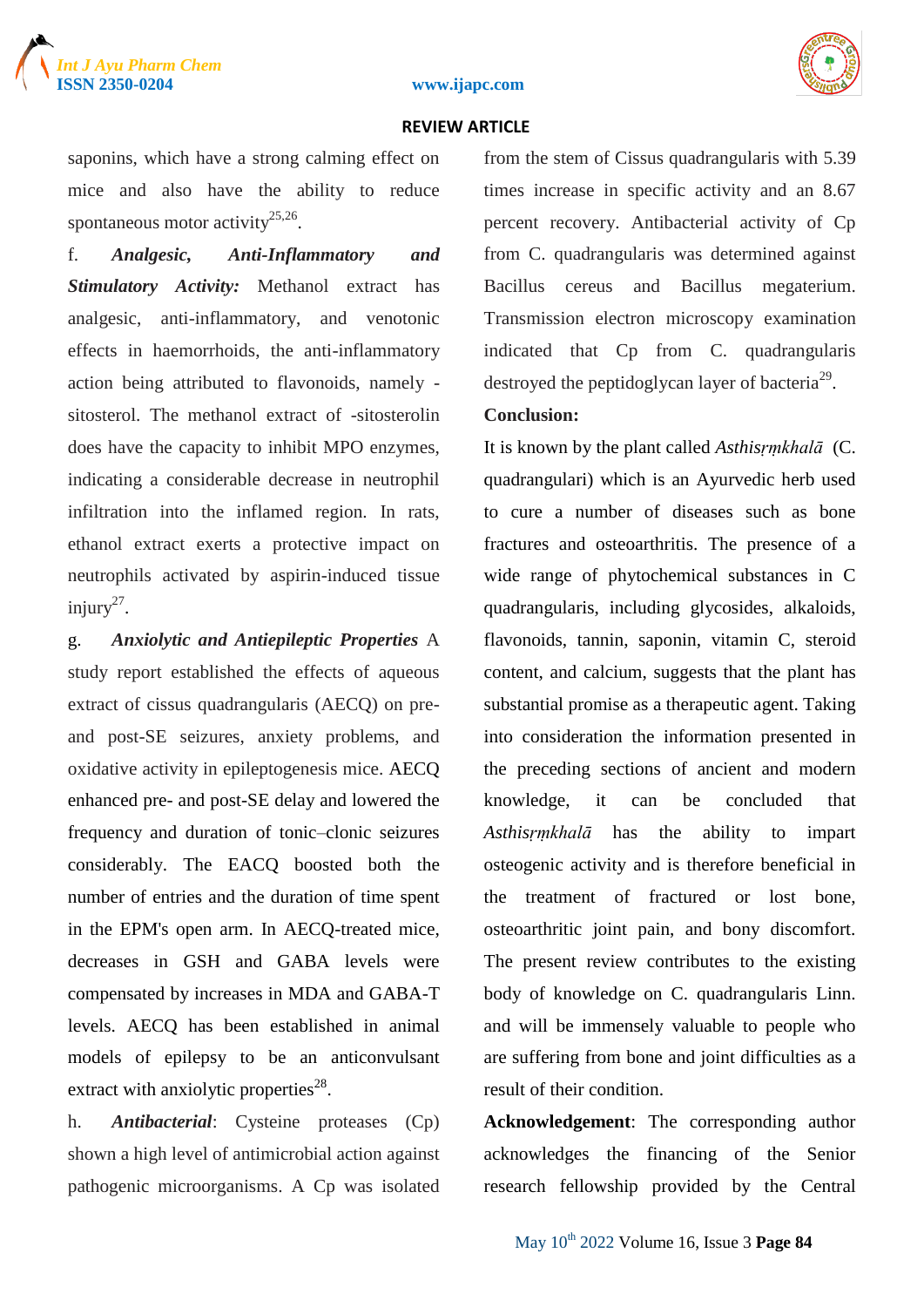



## **ISSN 2350-0204 www.ijapc.com**

## **REVIEW ARTICLE**

Council for Research in Ayurvedic Sciences, New Delhi. Sources of financing played no involvement in writing this review article.

**Conflict of interest:** No conflict of interest has been revealed by the authors.

# **REFERENCES**

1. Osteoarthritis. (n.d.). Retrieved April 15, 2022, from Gov.in website: https://www.nhp.gov.in/disease/musculoskeletal-bone-joints-/osteoarthritis

2. Pal, C. P., Singh, P., Chaturvedi, S., Pruthi, K. K., & Vij, A. (2016). Epidemiology of knee osteoarthritis in India and related factors. Indian Journal of Orthopaedics, 50(5), 518–522. doi:10.4103/0019-5413.189608

3. Pandey, A. K. (n.d.). A Text book of Kayachikitsa (Vol 2). Ansari Road, Darya Ganj, New Delhi-110002 (Vol. 4262). India.

4. Pandey, A. K. (n.d.-a). A Text book of Ayurvediya Roga Nidana. New Delhi-110002, India.

5. *Bhavmisra*. (n.d.). *Bhavaprakasha* (2005th ed., Vol. 2; P. S. B. Misra., Ed.). Chaukhamba Surbharti Prakashan, Varanasi: Chaukhamba Surbharati Prakashan.

6. *chakrapanidatta*. (n.d.). *chakradatta* (5th ed.). Varanasi : Chaukhamba Sanskrit Series Office.

7. Sharma, P. V. (2011). Dravyaguna Vigyana (2nd ed.). varanasi: Chaukhambha Surbharti Academy; 827-28

8. Jainu, M., & Devi, C. S. (2004). Effect of cissus quadrangularis on gastric mucosal defensive factors in experimentally induced gastric ulcer- a comparative e study with sucralfate"; journal of medicinal food. 7, 372– 376.

9. Feyera, T. (2017). Phytochemical screening and toxicity profiles of crude extracts of Cissus quadrangularis L. and Solunum incanum L. in mice. African Journal of Pharmacy and Pharmacology, 11(33), 411–418.

10. Dhawan, B. N., Patnaik, G. K., Rastogi, R. P., Singh, K. K., & Tandon, J. S. (1977). Screening of Indian plants for biological activity, Part VI. Indian J. Exp. Biol, 15, 208–219.

11. Swamy, V. A. H. M., Thippeswamy, A. H. M., Manjula, D. V., & Kumar, M. (2006). Some neuropharmacological effects of the methanolic root extract of Cissus quad-rangularis in Mice. African Journal of Biomedical Research, 9, 69– 75.

12. Austin, A., Jegadeesan, M., & Gowrishankar, R. (2004). In vitro helicobactericidal activity of C. quadrangularis L. variant II. Indian Journal of Microbiology, 44(1), 67–68.

13. Verma, S. (2018). Role of Cissus quadrangularis in the Treatment of Osteoporosis: A Review, Review Article. Acute Med Res, 1(1), 1–3.

14. Singh, V., Singh, N., Pal, U. S., Dhasmana, S., Mohammad, S., & Singh, N. (2011). Clinical evaluation of Cissus quadrangularis and Moringa oleiferaand osteoseal as osteogenic agents in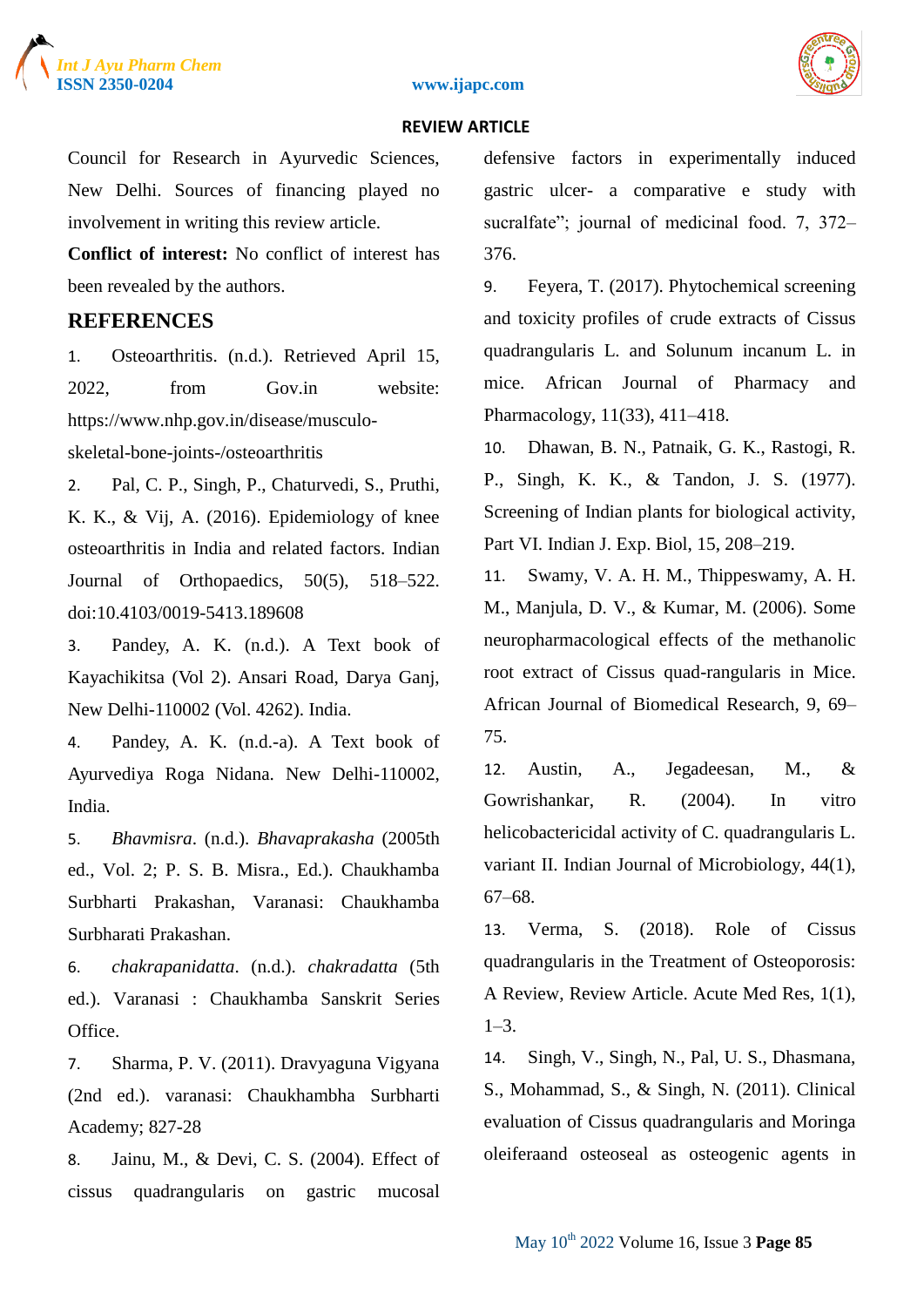





mandibular fracture. Natl J Maxillofac Surg, 2, 132–136.

15. Mohammad, S., Pal, U. S., Pradhan, R., & Singh, N. (2014). Herbal remedies for mandibular fracture healing. National Journal of Maxillofacial Surgery, 5(1), 35–38. doi:10.4103/0975-5950.140167

16. Justin, S. R., & Baby, J. (2011). Pharmacognostic and traditional properties of Cissus quadrangularis Linn - An overview. Int J Pharm Bio Sci, 2, 131–139.

17. Deka, D. K., Lahon, L. C., Saikia, J., & Mukit, A. (1994). Effect of Cissus quandriagularis in accelerating healing process of experimentally fractured radius-ulna of dog: A preliminary study. Indian J Pharmacol, 26, 44– 45.

18. Kalfas I. H. (2001). Principles of bone healing. Neurosurgical focus, 10(4), E1. [https://doi.org/10.3171/foc.2001.10.4.2](about:blank)

19. Udupa, K. N., & Prasad, G. C. (1964). Further studies on the effect of Cissus quadrangularis in accelerating fracture healing. The Indian Journal of Medical Research, 52, 26– 35.

20. Prasad, g. C., & udupa, k. N. (1963). Effect of cissus quadrangularis on the healing of cortisone treated fractures. The Indian journal of medical research, 51, 667–676.

21. Day, N. L., Leech, S. L., Richardson, G. A., Cornelius, M. D., Robles, N., & Larkby, C. (2002). Prenatal alcohol exposure predicts continued deficits in offspring size at 14 years of age. Alcoholism, Clinical and Experimental Research, 26(10), 1584–1591. doi:10.1097/01.ALC.0000034036.75248.D9 22. Potu, B. K., Rao, M. S., Kutty, N. G., Bhat, K. M., Chamallamudi, M. R., & Nayak, S. R. (2008). Petroleum ether extract of Cissus quadrangularis (LINN) stimulates the growth of fetal bone during intra uterine developmental period: a morphometric analysis. Clinics (Sao Paulo, Brazil), 63(6), 815–820. https://doi.org/10.1590/s1807-

59322008000600018

23. Austin, A., Jegadeesan, M., & Gowrishankar, R. (2003). In-vitro screening of cissus quadrangularis L. Variant ii against helicobacter pylori. Ancient Science of Life, 23(1), 55–60.

24. Jainu, M., & Devi, C. S. S. (2006). Gastroprotective action of Cissus quadrangularis extract against NSAID induced gastric ulcer: role of proinflammatory cytokines and oxidative damage. Chemico-Biological Interactions, 161(3), 262–270. doi:10.1016/j.cbi.2006.04.011

25. Jainu, M., Mohan, K. V., & Devi, C. S. S. (2006). Protective effect of Cissus quadrangularis on neutrophil mediated tissue injury induced by aspirin in rats. Journal of Ethnopharmacology, 104(3), 302–305. doi:10.1016/j.jep.2005.08.076

26. Panthong, A., Supraditaporn, W., Kanjanapothi, D., Taesotikul, T., & Reutrakul, V. (2007). Analgesic, anti-inflammatory and venotonic effects of Cissus quadrangularis Linn.